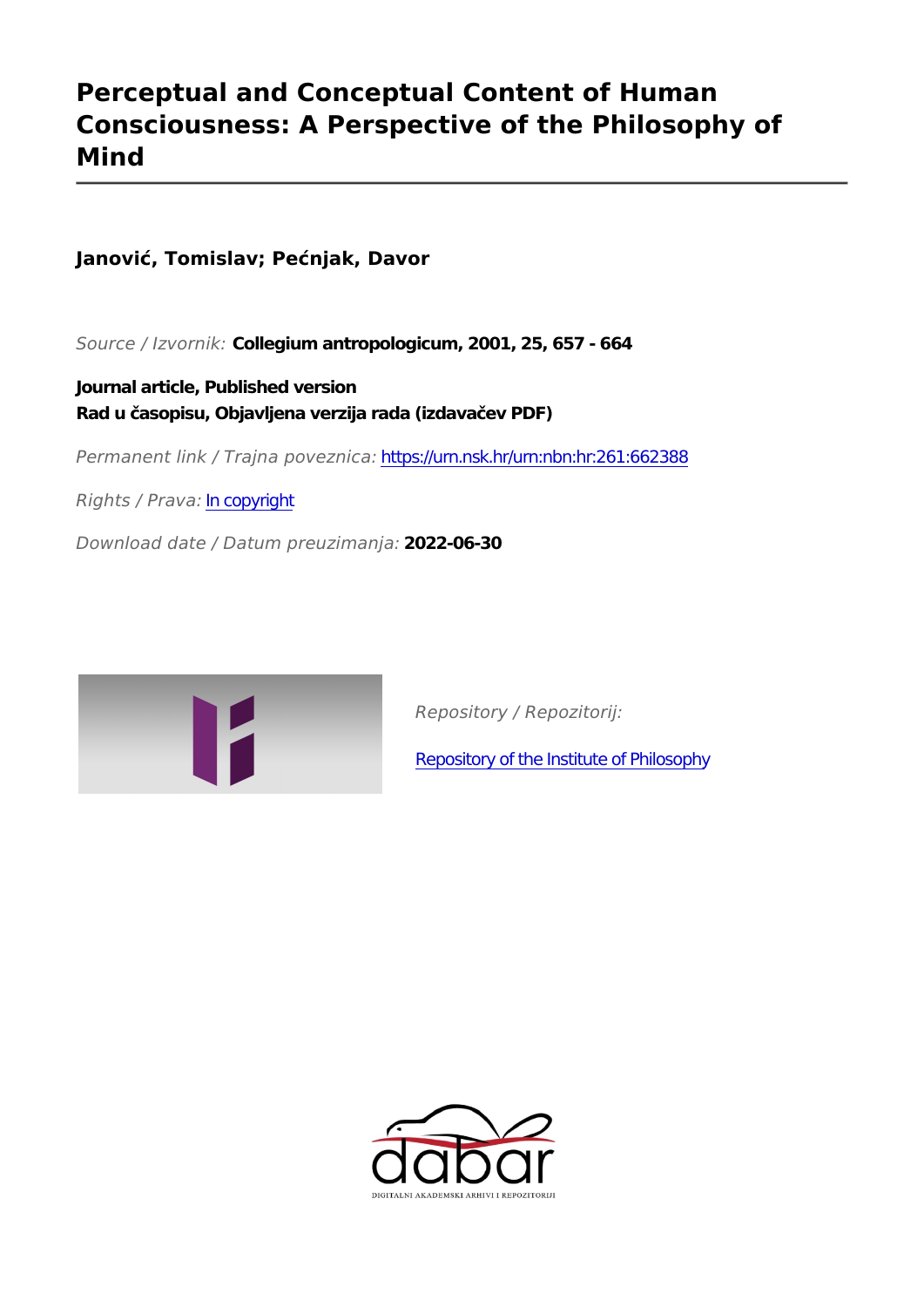# **Perceptual and Conceptual Content of Human Consciousness – A Perspective of the Philosophy of Mind**

#### **T. Janović and D. Pećnjak**

Faculty of Philosophy Zadar, University of Split, Zadar, Croatia

### **ABSTRACT**

*The relation of the perceptual and the conceptual aspect of human mental states and process is discussed in light of some recent discussions. Several philosophical arguments for and against the conclusion that perceptual content is a non-conceptual type of representation are presented and critically assessed. The possibility of an objective criterion for resolving the issue, independent of introspective reports and intuitive conjectures, is considered.*

#### **Introduction**

One of the important features of human consciousness is the tendency to reflect on its own abilities. An old question that reappears in recent discussions, involving a host of disciplines (from philosophy and psychology to neuro-science), is about the nature of perceptual experience. When by casual glance at grandma's garden, a plum tree, among many other things, springs into my visual field, what kind of experience do I have? Is it a kind of conceptual affair, say a belief expressible through some ordinary language sentence (»Oh, that plum-tree over there!«), or is it just a phenomenal event: an elementary, unverbalizable awareness of something »as such«? What is here at stake is a possibility of pure (visual or acoustic or some other) perceptual awareness – that very component of human experience that is supposed to be void of any *descriptive* content.

Several prominent authors find such possibility obvious, despite none, or very dubious, evidence in its favor. For, as it is often claimed, it may just be a fact about us adult humans that we as a price for mastering concepts and words, presumably loose the ability to enjoy the pure qualitative (phenomenal) aspect of our experiences, not an argument against the

Received for publication September 26, 2001.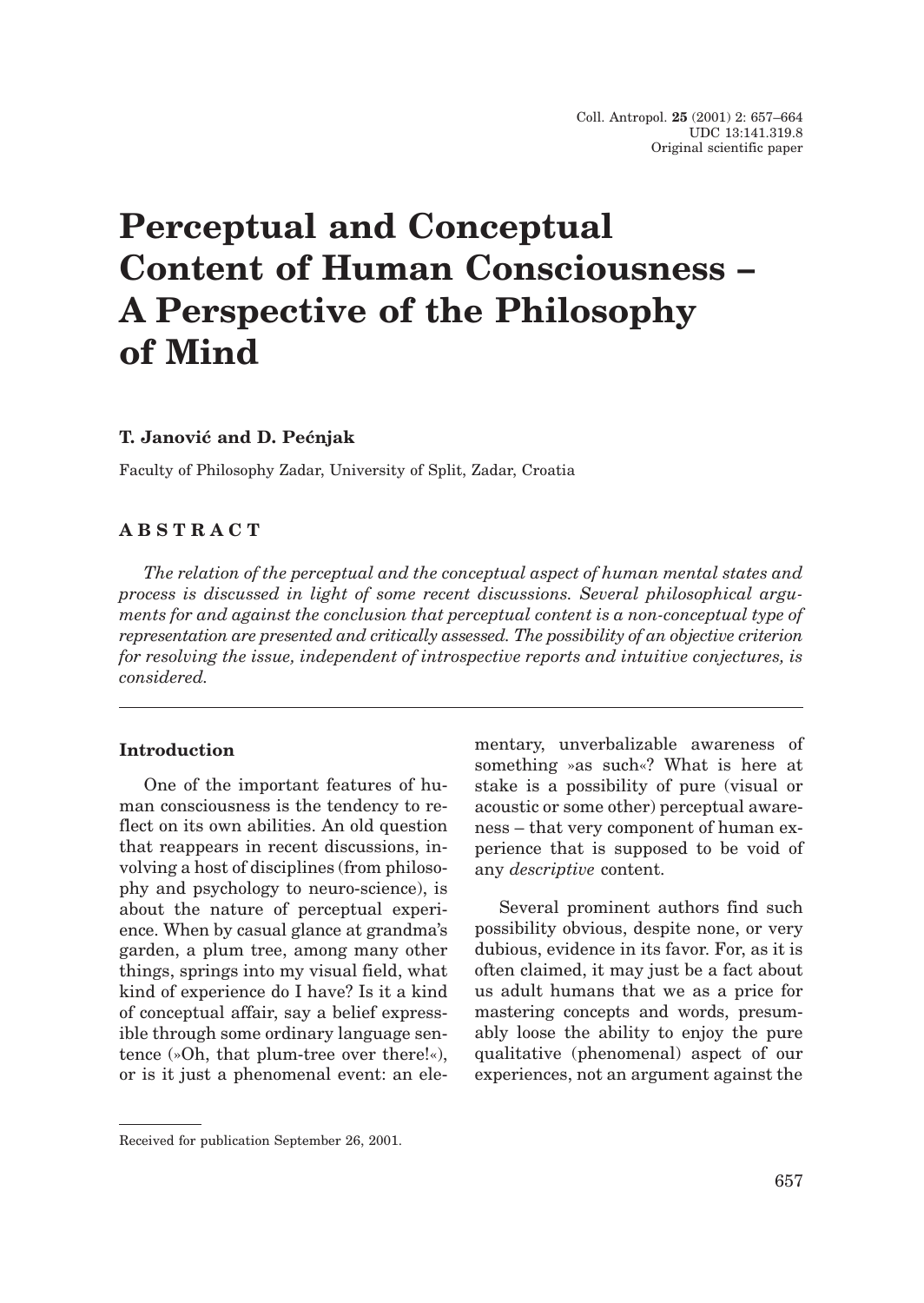existence of such an aspect. This is to say, it may be introspectively difficult to get to the phenomenal pearl through the conceptual shell, but certainly not disputable that there exists such a pearl in every shell, at least when *perceptual* experience is at issue. According to such a theory then, the dilemma about the *dependency or independency of the perceptual from the conceptual* is to be resolved in favor of the later.

But why should there be a dilemma in the first place? It could turn out that philosophers are here dealing with no clearcut or with poorly grounded dichotomy, and that both answers could be correct, or both incorrect. (Indeed, even for the same reason!) Taking this possibility seriously we find it productive to reformulate the original question and ask, on what *other* grounds, apart from introspective reports and intuitive conjectures, is it plausible to presuppose something like a direct perception of a plum-tree, unmediated by and independent of higher cognitive abilities like reasoning and believing? Before answering the question one should be clear about what should count as a good answer, and why. Bearing this in mind we shall present and assess several arguments, which recur in recent discussions, in favor of each position.

## **Perceptual Content as Non-Conceptual Representation**

Every sensation when felt has its own special subjective inner quality. An itch, visually sensing the quality of redness, feeling tickling, various kinds of pain – these are typical examples of pure sensation. Intrinsic qualities of redness or pain or tickling are called qualia. There is a special feeling of »what it is like« $1$  to undergo such states. Perception is a complex state/event consisting of richly structured qualia.

There is also a special way what it is like to be in a state of perception. In cases

of conscious visual perception we are aware of a scene that appears before us – of various physical bodies with characteristic surfaces and arrangement in space: ones in front of the others, ones left or right, ones occluding the others, ones above the others, etc. According to Peacocke2,3, this mentally represented arrangement of objects in the outer world forms a *perceptual scenario*. Perceptual scenario is constructed through the »filling« along three axes, which have their »origin« in the chest of the perceiver. This means that the content of every perceptive experience is constructed relative to the perceiver. The axes of the scenario are thus not to be conceived as being in the outer world. Nor the parts of the body from which the axes origin have to be presented in a sensory way. Each perception consists in filling the scenario with particular light reflectances from particular objects and their backgrounds. A *particular* scenario presents some *perceptual content*. Thus, as parts of the content of a visual perception, objects have definite shape, color and position relative to the perceiver and to other objects. In case of a veridical visual perception the content is thought to represent some state of the world, typically a portion of the immediate surrounding or the environment of the perceiver.

On the other hand, human conscious life is unthinkable without mental states such as beliefs, desires, intentions, etc. – the ones we usually refer to as *propositional* mental states or *propositional attitudes*. What we call *thoughts* are states that play crucial roles in processes such as reasoning and inferring, i.e., in propositional thinking. Belief, for example, is an attitude toward some content which is expressed by the proposition; and proposition is a quasi-linguistic or non-linguistic entity expressed by the sentence in a natural language. Proposition is the con-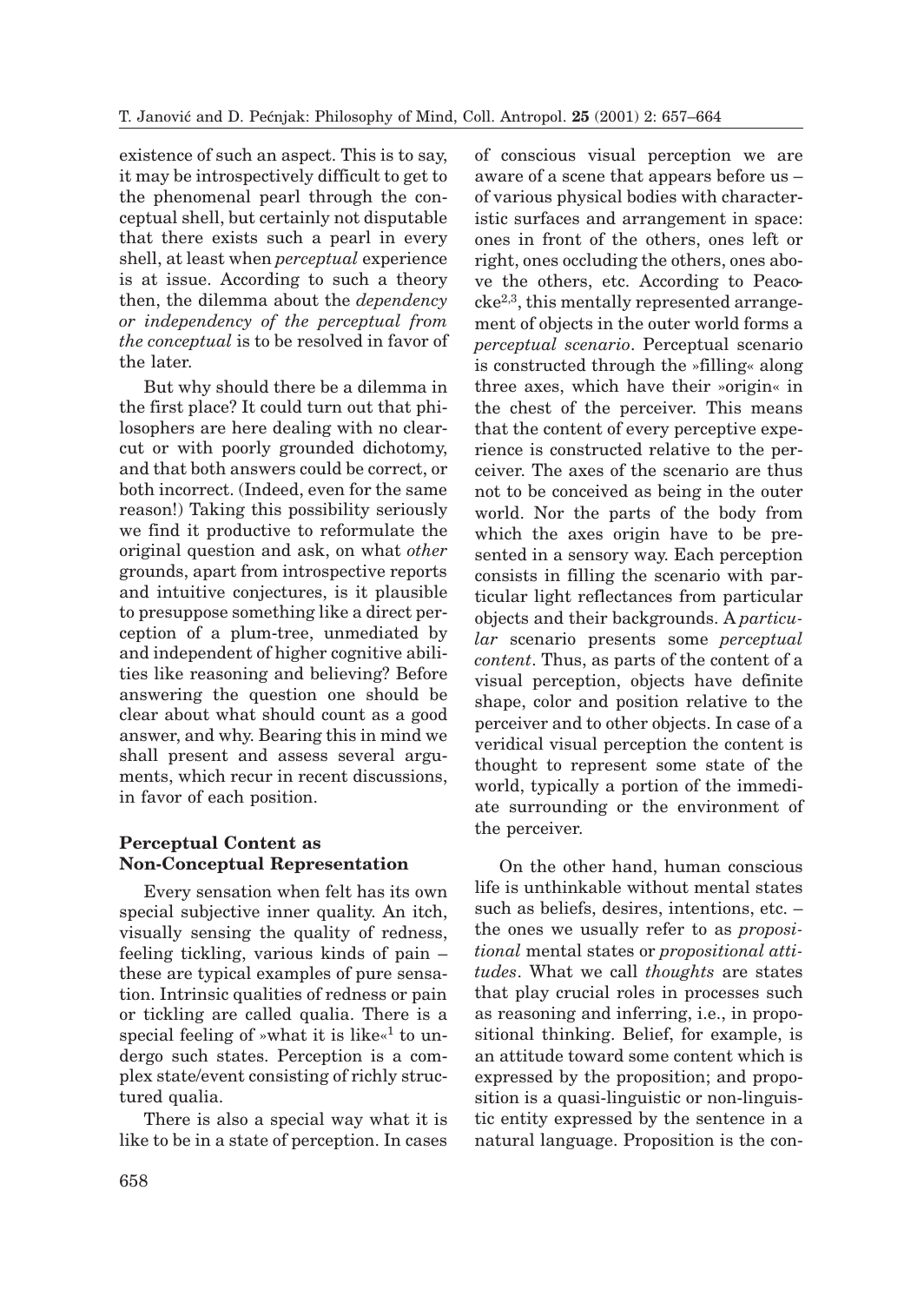tent of the sentence. Consider the following example of a belief:

#### *»Paul believes that a plum tree blossoms in grandma's garden.«*

The that-clause is followed by a sentence expressing the proposition, i.e., the content of the belief. Propositions are composed of components as sentences are composed of words. The components of propositions are *concepts*. We don't only feel and perceive the inner and the outer world but also *conceptualise* them. The proposition »A plum tree blossoms in grandma's garden« contains several concepts: »Plum tree«, »Blossom«, »Grandma's garden«. We can think about the plum tree even when we don't see it. Concepts are constituents of propositions, and propositions are parts of propositional attitudes, i.e., their content; hence, concepts figure as parts of propositional attitudes like, typically, beliefs. The same concepts serve as constituents in various propositions and propositional attitudes. On the basis of meaning of concepts, i.e., their structured interrelated networks<sup>4</sup> based on their contents, and using the laws of logic, we infer from propositions and propositional attitudes to other propositions and propositional attitudes. This is aptly expressed by the phrase that concepts are »inferentially promiscuous«4.

For orientation and conduce in all kinds of worldly situations humans use data available from all aforementioned sources or mental faculties. They seem to differ from each other. As it is often said, perception occupies the middle ground between sensations and propositional attitudes. With sensations it shares qualitative aspects or qualia, with propositional attitudes the notion of content.

When we see something it seems that we always see it *as* something – a common place of modern philosophy of perception (both phenomenological and analytic). For example, we see a tennis ball – round, small, soft, yellow portion of space – *as a tennis ball*; but in order to see it as such we have to *learn* that it is a tennis ball: we have to master the *concept* of a tennis ball. So it seems that, *in addition* to the qualitative characteristics and arrangements, the concept of a tennis ball is a necessary constituent of this particular perception, that is if we take it *as* a perception of a tennis ball.

However, according to one view of perception, this isn't so. We do not have to have a concept of a tennis ball in order to see »it«. Firstly, *filling* our internal *scenario* with the light reflectance from the surface of the tennis ball, along with the fillings of the background, do not require, as it seems, possession or use of any concepts. Specific characteristics of the surface of the tennis ball, due to reflectance, will be placed within the axes of the scenario relative to the background. The content of this particular perceptual experience is thus constituted before and independent of any conceptualisation. We do not have to *perceive* a tennis ball *as* a tennis ball; we can experience just the perceptual *content* – of an object (»something out there«) possessing some intrinsic color, shape and extension. The purpose of the object could remain completely unknown to us, or its origin, or any other specification falling under a descriptive category. When we learn what it is to be a tennis ball, including its necessary conceptual ramifications – that tennis is a game played so-and-so, that the color of the ball is yellow, that it is made of rubber, in short, when we grasp a *concept* of the tennis ball – still there should be no difference in our perceptual content of *seeing* the tennis ball when we *see* it again. Our mind now only links the *preexisting* representational content of the perceptual experience with the newly acquired concept. Hence, the concept is not to be conceived as a part of the representational content of visual perception.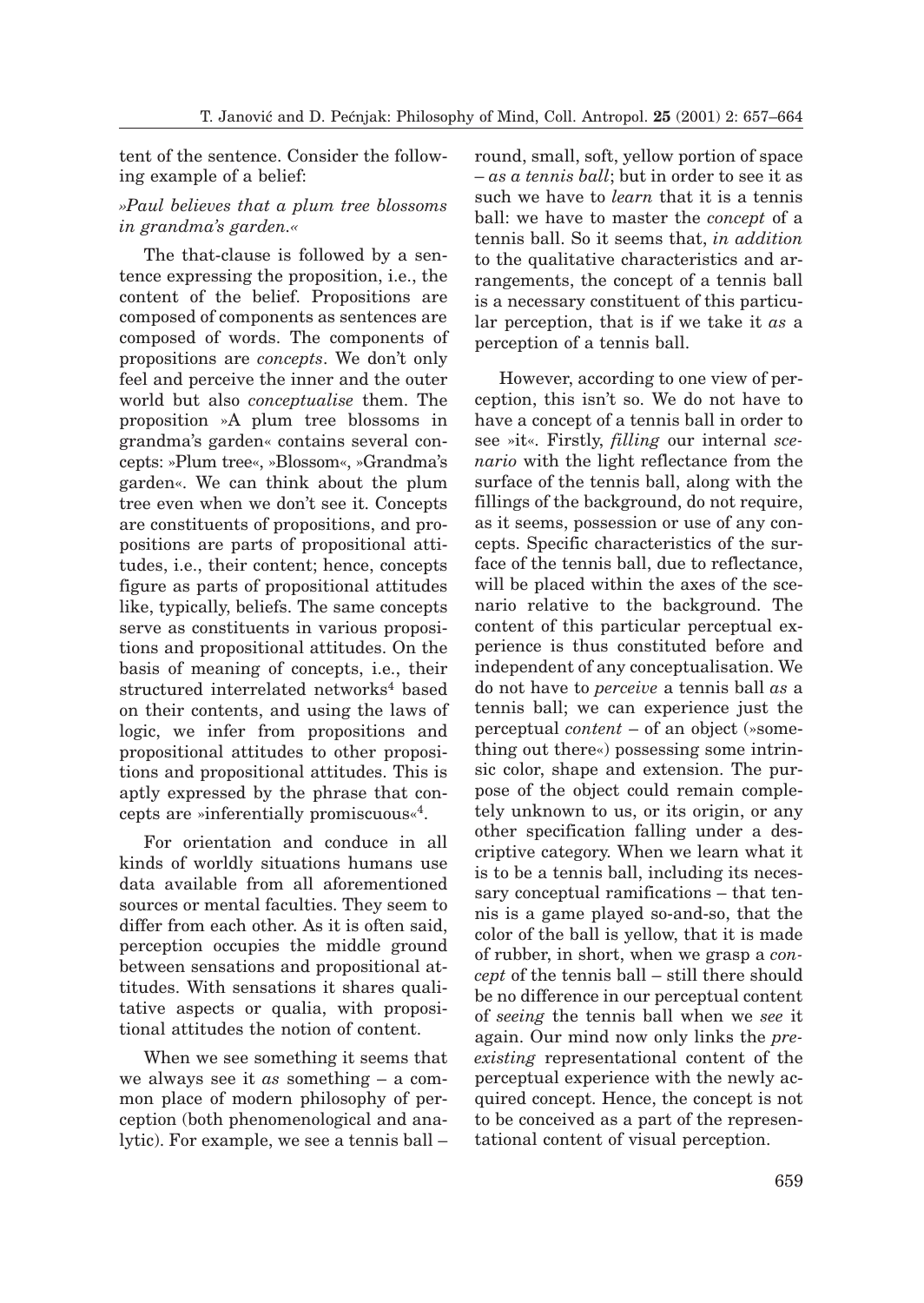Another powerful argument<sup>4</sup> makes use of the well-known Müller-Lyer illusion<sup>5</sup> to illustrate the independence of perception from its conceptual superstructure. The drawing consists of two lines, one exactly above the other. The arrows at both ends of one of the lines stretch outside the line, the arrows of the other stretch inside the line. The line with arrows stretching outside looks longer then the other line though they are objectively of the same length. We *learn* that the lines are of the same length, we measure them using measure concepts – we *conceptually* become aware that they are the same. Despite all this, we still see them as if they were different. If concepts are part of perception then, as the argument goes, after changing the concepts by learning, we should see the scene differently. But we do not. Therefore, it doesn't seem possible to revise the perceptual content by use of acquired concepts pertaining to that content<sup>4</sup>.

Moreover, if seeing is believing, then, after we come to know that lines are equally long, and still see them as different, we should say that we have a mental state with a contradictory content of the form *P and not-P*. Surely, we cannot possess such contradictory mental states. Therefore, a much more plausible explanation is at hand: concepts and beliefs should not figure *as constituents* of perception. Therefore, the perceptual content is non-conceptual. Other arguments to the same effect can be found in the literature<sup>2–4,6–9</sup>

Consequently, objects that are perceptually represented could be represented conceptually as well. This means, furthermore, that human mind possesses two general ways of representing objects. Both of these *forms* of representations are independent of each other: constituents of the one are not constituents of the other. Nevertheless, they stand in a specific relation that is established by explicit learning.

The point is that the same content could be presented in two different ways: one consists in structured qualitative aspects and the other in concepts forming a proposition. Perception of a plum tree in blossom has a specific aspectual shape (a »what-it-is-like« feature), whereby an occurent propositional attitude *per se* does not seem to have such a qualitative property; the subject is simply conscious of the propositional content<sup>10</sup>.

#### **Some Criticisms**

Let us invoke an important distinction introduced by Dretske<sup>11</sup> in his account of conscious experience: the one between »consciousness of things« and »consciousness of facts«. According to Dretske, one can be conscious of a plum tree in grandma's garden and at the same time not be conscious *that* it is a plum tree in grandma's garden. This is because the following principle applies:

> S is conscious of x S is conscious that x is F.

For some people this is a fairly obvious principle, for Dretske indeed »self-evident« (sic!). He admits in passing though »to have discovered, over the years, that it does not strike everyone that way«. (One of the authors of this article would serve as a case in point.) Trying to discard possible doubt about the validity of the principle Dretske introduces some further distinctions<sup>11</sup> (pp. 266–268) under the assumption that it is the »failure to appreciate or apply« these distinctions which is responsible for the scepticism. We will not discuss his »clarifying distinctions«, since they, on our opinion; add nothing substantial to the plausibility of the principle. Of his scarce positive remarks<sup>11</sup> (pp. 268–269) in support of it, there is one worth considering.

According to Dretske<sup>11</sup> (p. 268–269), »it seems most implausible to suppose in-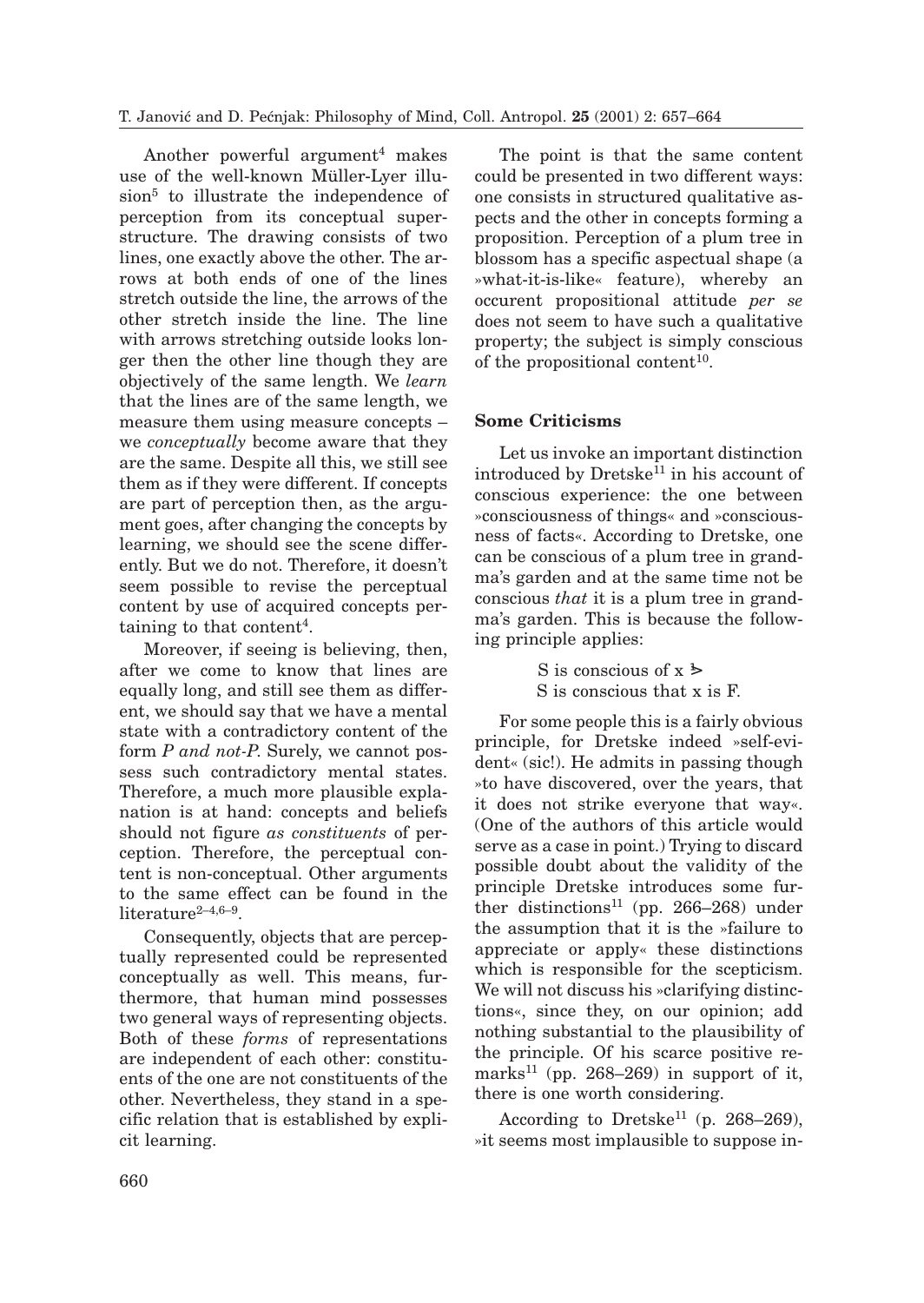fants and animals (presumably conscious of things) have concepts of the rudimentary sort« like *being a physical object* or *being a thing*. He concludes that » i f the concept one must have to be aware of something is a concept that applies to everything one can be aware of, what is the point of insisting that one must have it to be aware?« But if not concepts, what are these mental items then? They surely have some role in structuring experience, and it is far from clear that this role amounts to nothing more than a kind of phenomenal structuring. So it is unclear what minimal conditions must a descriptive content satisfy to count as a concept or a propositional item? And even more important, one has to wonder why shouldn't the difference be a matter of kind and not a matter of degree, starting from some rudimentary level of propositionality instantiated by »concepts« like *a thing* or *physical object*. These are hardly novel issues in philosophy, much less resolved ones (consider for instance Frege's suggestion about *Protogedanken*, a kind of primitive propositional attitudes attributable to higher animals $^{12}$ ).

In the sequel of his article, however, Dretske uses the above-cited principle (and a host of examples) to support a further – for some authors not less controversial – claim, viz. that one can be conscious of something without being conscious that he is conscious of it. In fact, this turns out to be Dretske's primary concern: a critique of the monitoring or spotlight theory of consciousness, according to which an ability for introspective awareness, either as phenomenal or as propositional awareness, is neither necessary nor sufficient condition for consciousness:

*»An experience of x is conscious, not because one is aware of the experience, or aware that one is having it, but because, being a certain sort of representation, it makes one aware of the* *properties (of x) and objects (x itself) of which it is a (sensory) representation. My visual experience of a barn is conscious, not because I am introspectively aware of it (or introspectively aware that I am having it) but because it (when brought about in the right way) makes me aware of the barn. It enables me to perceive the barn. (p. 280)11*«

There is hardly anything to object to Dretske's conjecture. Indeed, introspective awareness could turn out to be just one aspect of human consciousness, not an indispensable one, as it were. But then, on what grounds can Dretske justify his principle of independence of the pure phenomenal awareness from awareness of facts? If the principle seems obvious to some, and dubious to others, what other source of evidence is there to count as relevant for deciding the matter, apart from the compromised and superfluous ability of self-monitoring? Dretske leaves us with no answer.

Daniel Dennett is a prominent sceptic with regard to seeing/believing dilemma. He ends one of his articles<sup>13</sup> with the following conclusion (p. 172): »the idea that we can identify *perceptual* – as opposed to conceptual – states by an evaluation of their contents turns out to be an illusion.« Note that he does not claim that there is no such thing as pure perceptual experience, or that the two are so intertwined that the pure perceptual part (»the given«) cannot be discriminated from the conceptual part (»the taken«). His point is rather that the issue cannot be resolved by looking at the *contents* of the experience, in an introspective manner.

Unlike Dretske, whose examples are examples of not seeing (in the sense of factual seeing) something that is there, Dennett chooses examples that illustrate cases of seeing (in the sense of factual seeing), *something that isn't there*. Al-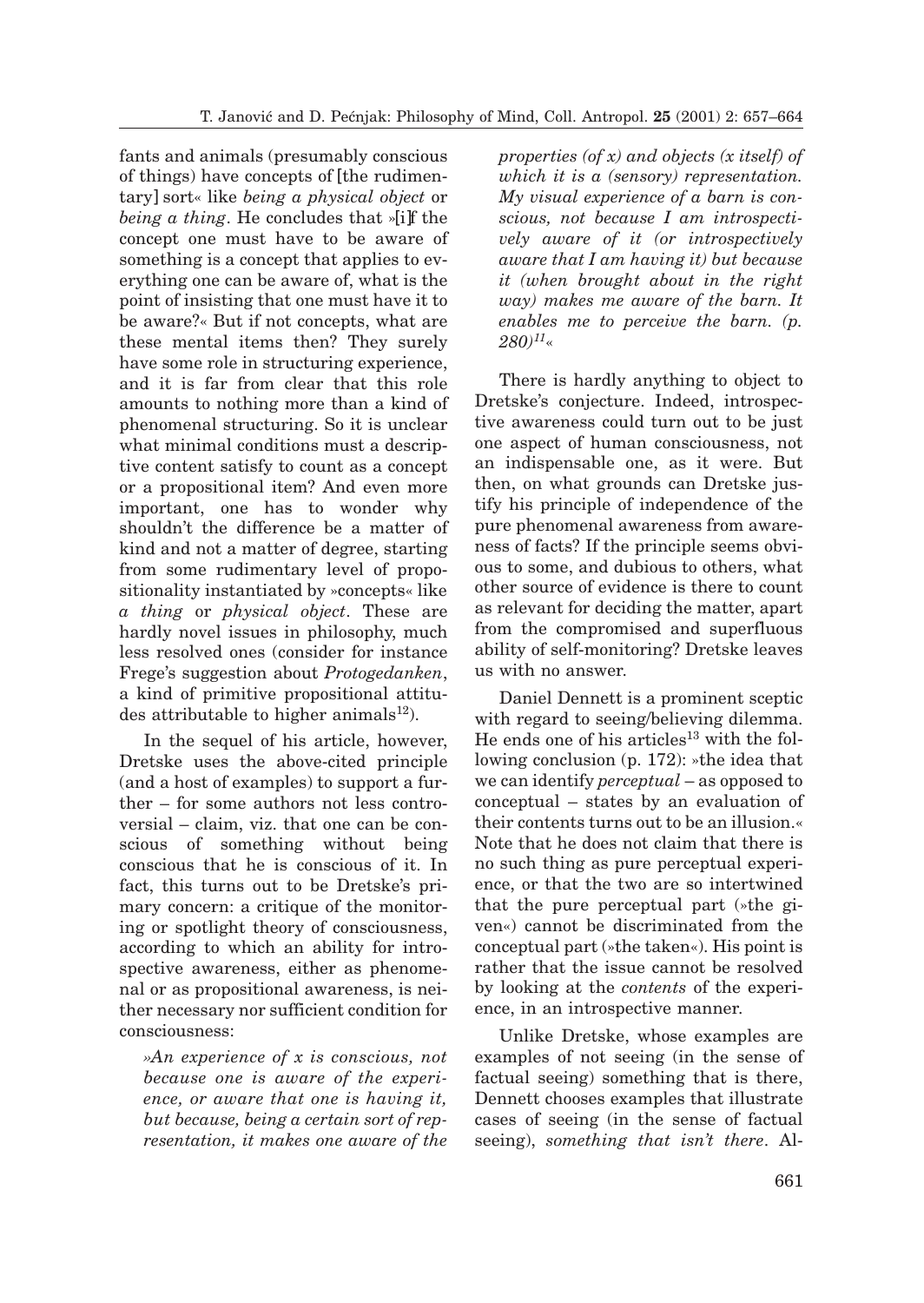though almost all examples are borrowed from Ramachandran<sup>14</sup>, I will here cite Dennett's original illustration of his own point. He describes himself marvelling at the Bellotto's painting of a landscape in bright sunlight. Among various details the painting shows a distant bridge with individually discernible human figures walking across it:

*»I remember having had a sense that the artist must have executed these delicate miniature figures with the aid of the magnifying glass. When I leaned close to the painting to examine the brushwork, I was astonished to find that all the little people were merely artfully positioned single blobs and daubs of paint – not a hand or foot or had or hat or shoulder to be discerned.13*«

This is a particularly convincing example of the problem with the representation of the content of experience. The brain represented the blobs of paint *as* persons, and, as is metaphorically said, has »filled in« the details. But how did this »filling in« exactly happen? It is far from obvious that the brain neurally represented all the »non-existing« but »seen« details of the figures, like (presumably) in cases of genuine pictorial representation. It seems rather that some kind of inferential processes took place, i.e., a kind of conceptualisation. Besides, the example shows how the criterion of the richness of content of representation makes little sense as a criterion of distinction between the phenomenal and the propositional.

#### **Towards an Objective Criterion?**

It is not unfair to conclude that both here exposed positions are equally successful in handling problems of perceptual and conceptual content and the relation between them. Is there a way to resolve the matter?

Consider a useful and important distinction made by  $Block^{15,16}$ . He distinguishes *access-consciousness* from *phenomenal-consciousness*. Phenomenal consciousness is simply *experience* – we referred to this modality of consciousness as sensations and perception. Access consciousness is a kind of direct control – some representation is access-conscious if it is poised for direct control of reasoning, reporting and action. Block further discusses<sup>16</sup> claims of Crick and Koch<sup>17,18</sup>, and  $Pollen<sup>19</sup>$ , concerning the neural correlates of consciousness. Visual area V1 of the brain is the first major way station that processes visual signals. The area is not connected to the frontal cortex, at least does not »project« to the frontal cortex directly. Crick's and Koch's hypothesis<sup>17</sup> is that frontal parts of the cortex are involved in direct control of reasoning and decision-making. They assume furthermore that the necessary condition for some area to be a neural correlate of consciousness is that it directly projects to frontal areas. From this hypothesis, from the premise that part of the function of visual consciousness is exactly to pass on visual information for the purpose of direct control of reasoning and decisionmaking, together with the empirical discovery that V1 is not projected to frontal cortex, Crick and Koch conclude<sup>17</sup> that V1 *is not* a part of neural correlate of consciousness. Block shows clearly how they, in fact, conflate phenomenal and access consciousness. From the fact that V1 is not directly connected to frontal parts of the cortex there is no reason to reach a decisive conclusion that V1 is not a neural correlate of consciousness. V1 could subserve phenomenal consciousness or, what amounts to the same thing, could be a neural correlate of something else: namely of a particular *perceptual scenario*. Of course, if Crick's and Koch's findings and hypotheses are interpreted as access consciousness, then, assuming that only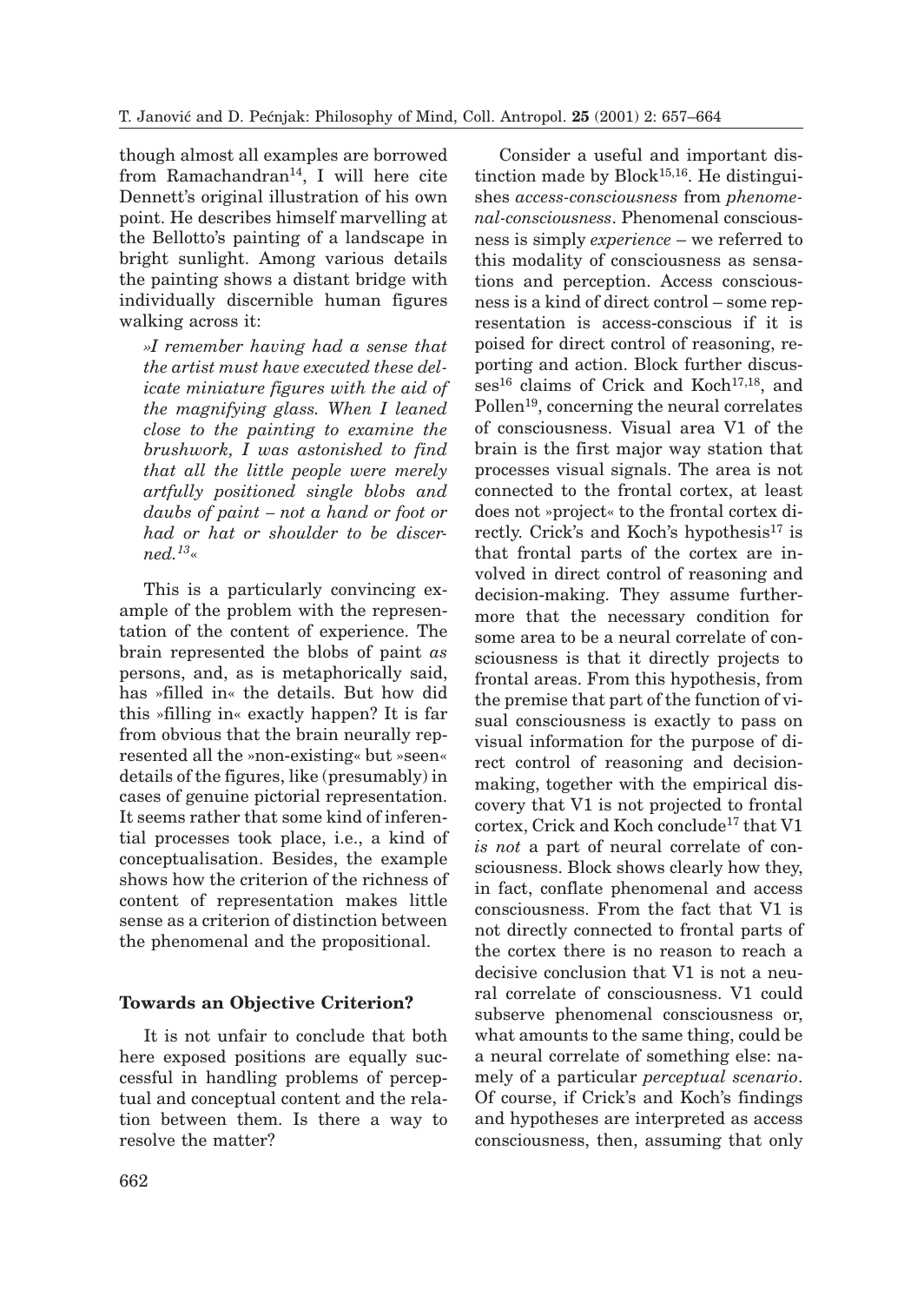frontal areas subserve direct control of reasoning and decision-making for behaviour, it is apparent that V1, not being connected to them, is not a part of neural correlate of access consciousness.

However, Block thinks that there are two other indications why we could accept that V1 is not a neural correlate of consciousness – one is that V1 does not exhibit the Land effect<sup>5</sup> about color constancy which *is* exhibited in our phenomenal consciousness. Briefly, the Land effect consists in perceiving the same physical color as qualitatively different, depending on the background. However, in reaching this conclusion the fact that V1 is not connected to the frontal lobes does not play any role!

On the other hand, Crick and Koch themselves speculate about the neuronal circuits involving only the thalamus and the lower layers below the surface of about two millimetre thick visual cortex in the occipital lobe being neuronal correlates of visual consciousness. Frontal lobes and connections to them are not proposed as parts of neural correlates of phenomenal consciousness. It seems therefore that frontal lobes are *not* required for perception to be conscious.

What can be learned from these arguments? If evidence could be produced that V1, or the circuits between thalamus and visual layers in occipital lobe, present the real neural correlates of consciousness (in the Block's sense of phenomenal consciousness), this would then considerably strengthen the thesis that perception is non-conceptual. For in that case V1, or the circuits between thalamus and visual layers in occipital lobe, would count as the neural correlate of a visual perceptual scenario. As we have emphasized, filling the scenario, constructing the perceptual content, may not require having concepts as parts.

It would be worth testing several hypotheses concerning the activity of different parts of the brain supposedly responsible for the phenomenal, on the one, and the conceptual aspect of access consciousness, on the other side. This would present an objective test of validity of the conjecture about the independence of the two aspects. Moreover, it would be a test of the instrumental value of this, introspectively grounded, distinction itself.

#### **REFERENCES**

1. NAGEL, T., Phil.Rev., 83 (1974) 435. — 2. PEA-COCKE, C., Scenarios, concepts and perception. In: CRANE, T. (Ed.): The contents of experience. (Cambridge University Press, Cambridge, 1992). — 3. PEACOCKE, C.: The study of concepts. (MIT Press, Cambridge MA, 1992). — 4. CRANE, T., The nonconceptual content of experience. In: CRANE, T. (Ed.): The contents of experience. (Cambridge University Press, Cambridge, 1992). — 5. SEKULER, R., R. BLAKE: Perception. (McGraw–Hill, New York, 1994). — 6. CRANE, T., Analysis, 48 (1988) 142. — 7. CRA-NE, T., Analysis, 48 (1988) 150. — 8. MARTIN, M. G. F., Phil. Rev., 101 (1992) 745. — 9. TYE, M., Nous, 30 (1996) 287. — 10. NELKIN, N., Phil. and Phen. Res., 49 (1989) 413. — 11. DRETSKE, F., Mind, 102 (1993)

261. — 12. DUMMETT, M.: Ursprünge der analytischen Philosophie. (Surkhamp, Frankfurt am Main, 1992). — 13. DENNETT, D., Seeing is believing – Or is it? In: AKINS, K. (Ed.): Perception, Vancouver studies in cognitive science. Vol. 5. (Oxford University Press, Oxford, 1996). — 14. RAMACHANDRAN, V. S., Sci. Am., 266 (1992) 86. — 15. BLOCK, N., Behav. Brain Sci., 18 (1995) 227. — 16. BLOCK, N., How to find the neural correlate of consciousness. In: O'HEAR, A. (Ed.): Current issues in the philosophy of mind. (Cambridge University Press, Cambridge, 1998). — 17. CRICK, F., C. KOCH, Nature, 375 (1995) 121. — 18. CRICK, F., C. KOCH, Nature, 377 (1995) 294. — 19. POLLEN, D., Nature, 377 (1995) 293.